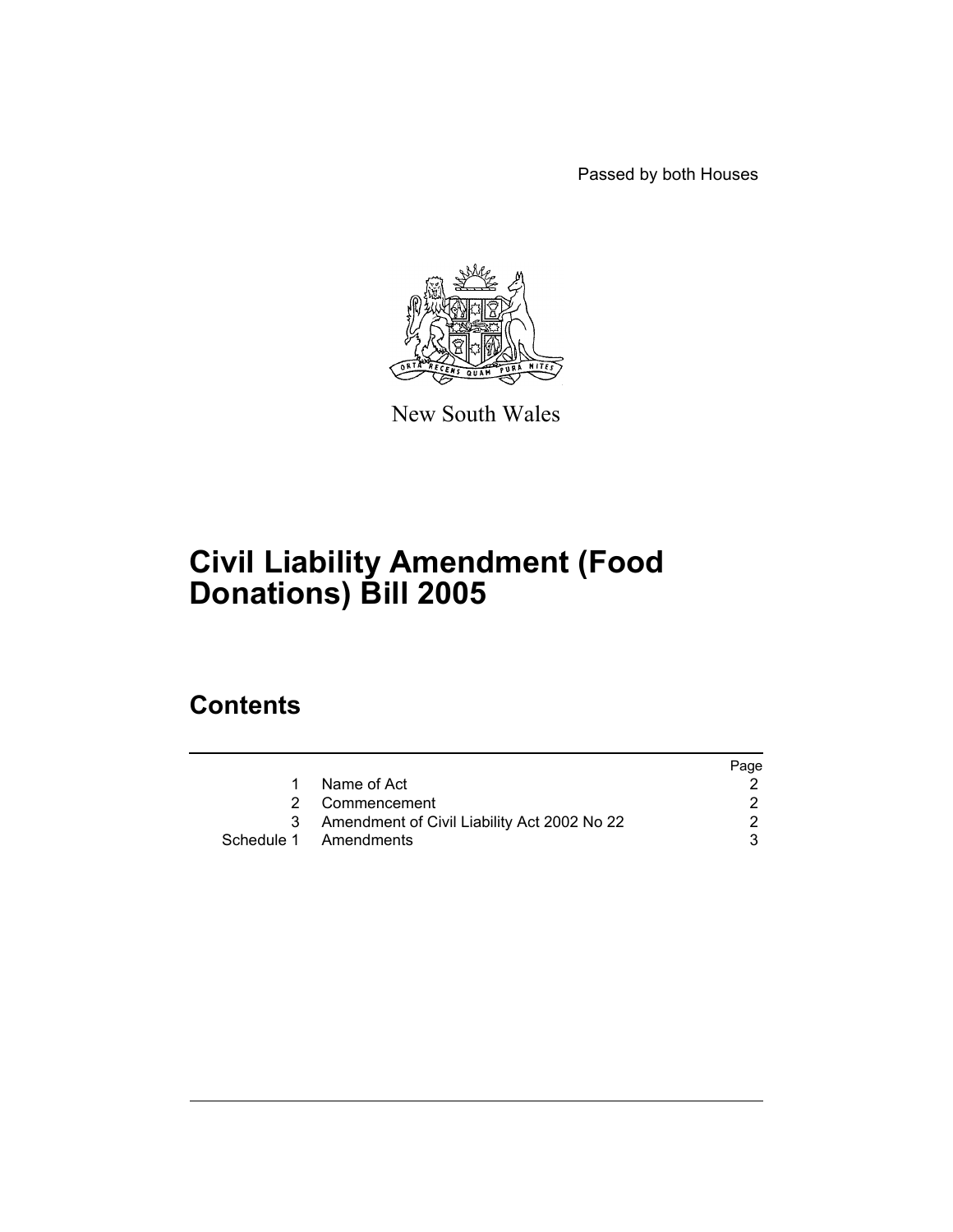*I certify that this PUBLIC BILL, which originated in the LEGISLATIVE ASSEMBLY, has finally passed the LEGISLATIVE COUNCIL and the LEGISLATIVE ASSEMBLY of NEW SOUTH WALES.*

> *Clerk of the Legislative Assembly. Legislative Assembly, Sydney, , 2005*



New South Wales

# **Civil Liability Amendment (Food Donations) Bill 2005**

Act No , 2005

An Act to amend the *Civil Liability Act 2002* to make provision for protection from civil liability in respect of food donations; and for other purposes.

*I have examined this Bill, and find it to correspond in all respects with the Bill as finally passed by both Houses.*

*Chairman of Committees of the Legislative Assembly.*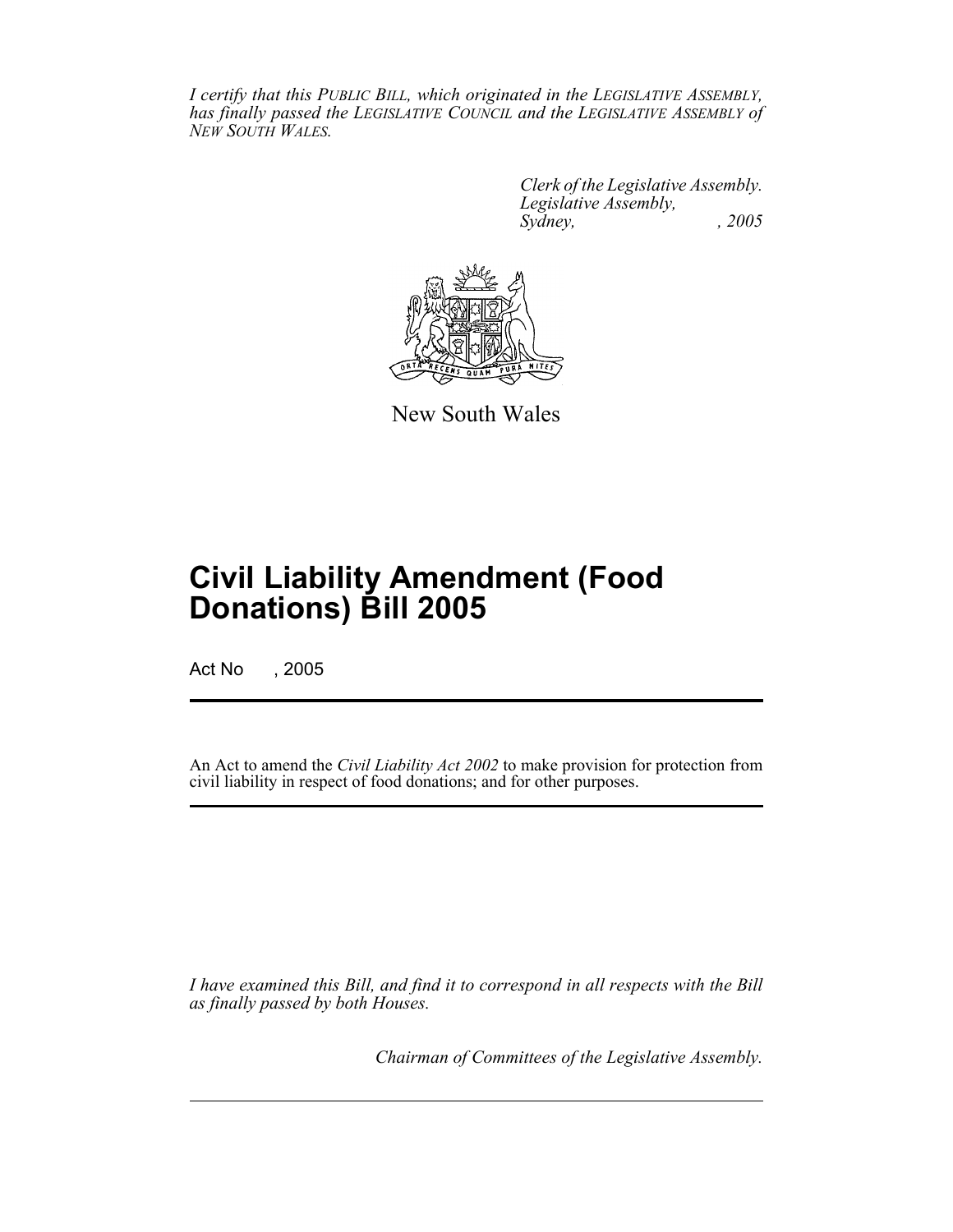### **The Legislature of New South Wales enacts:**

**1 Name of Act**

This Act is the *Civil Liability Amendment (Food Donations) Act 2005*.

#### **2 Commencement**

This Act commences on a day or days to be appointed by proclamation.

### **3 Amendment of Civil Liability Act 2002 No 22**

The *Civil Liability Act 2002* is amended as set out in Schedule 1.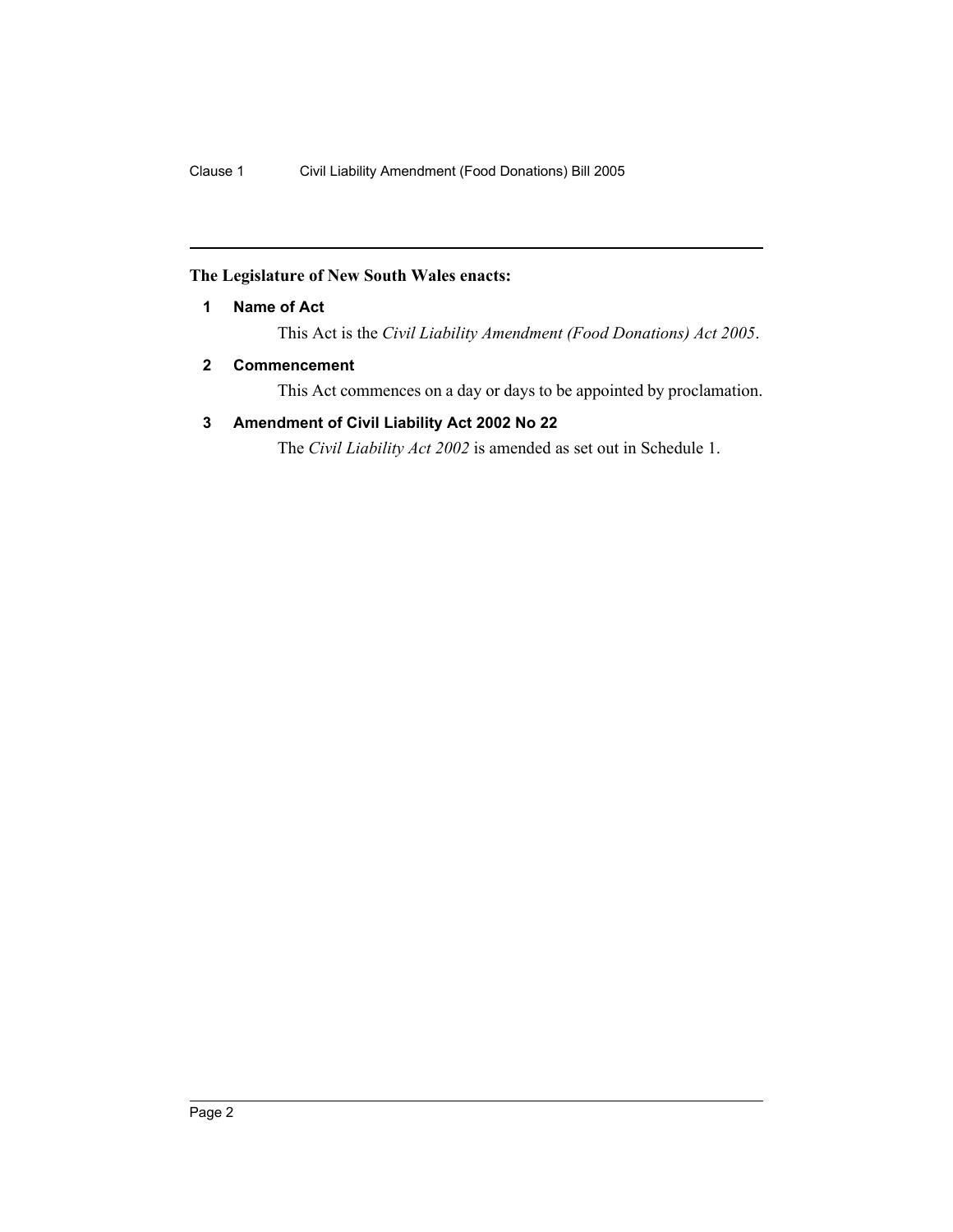Civil Liability Amendment (Food Donations) Bill 2005

Amendments **Amendments** Schedule 1

## **Schedule 1 Amendments**

(Section 3)

**[1] Part 8A**

Insert after Part 8:

## **Part 8A Food donors**

#### **58A Interpretation**

In this Part:

*donate* food includes distribute, without payment or other reward, food donated by others.

*food*, *handling* and *unsafe food* have the same meanings as they have in the *Food Act 2003*.

*personal injury* includes:

- (a) pre-natal injury, and
- (b) impairment of a person's physical or mental condition, and
- (c) disease.

#### **58B Application of Part**

- (1) This Part applies to civil liability of any kind.
- (2) This Part does not apply to civil liability that is excluded from the operation of this Part by section 3B.

#### **58C Protection of food donors**

- (1) A person who donates food (the *food donor*) does not incur any civil liability in respect of any death or personal injury that results from the consumption of the food if:
	- (a) the food donor donated the food:
		- (i) in good faith for a charitable or benevolent purpose, and
		- (ii) with the intention that the consumer of the food would not have to pay for the food, and
	- (b) the food was safe to consume at the time it left the possession or control of the food donor, and
	- (c) where the food was of a nature that required it to be handled in a particular way to ensure that it remained safe to consume after it left the possession or control of the food